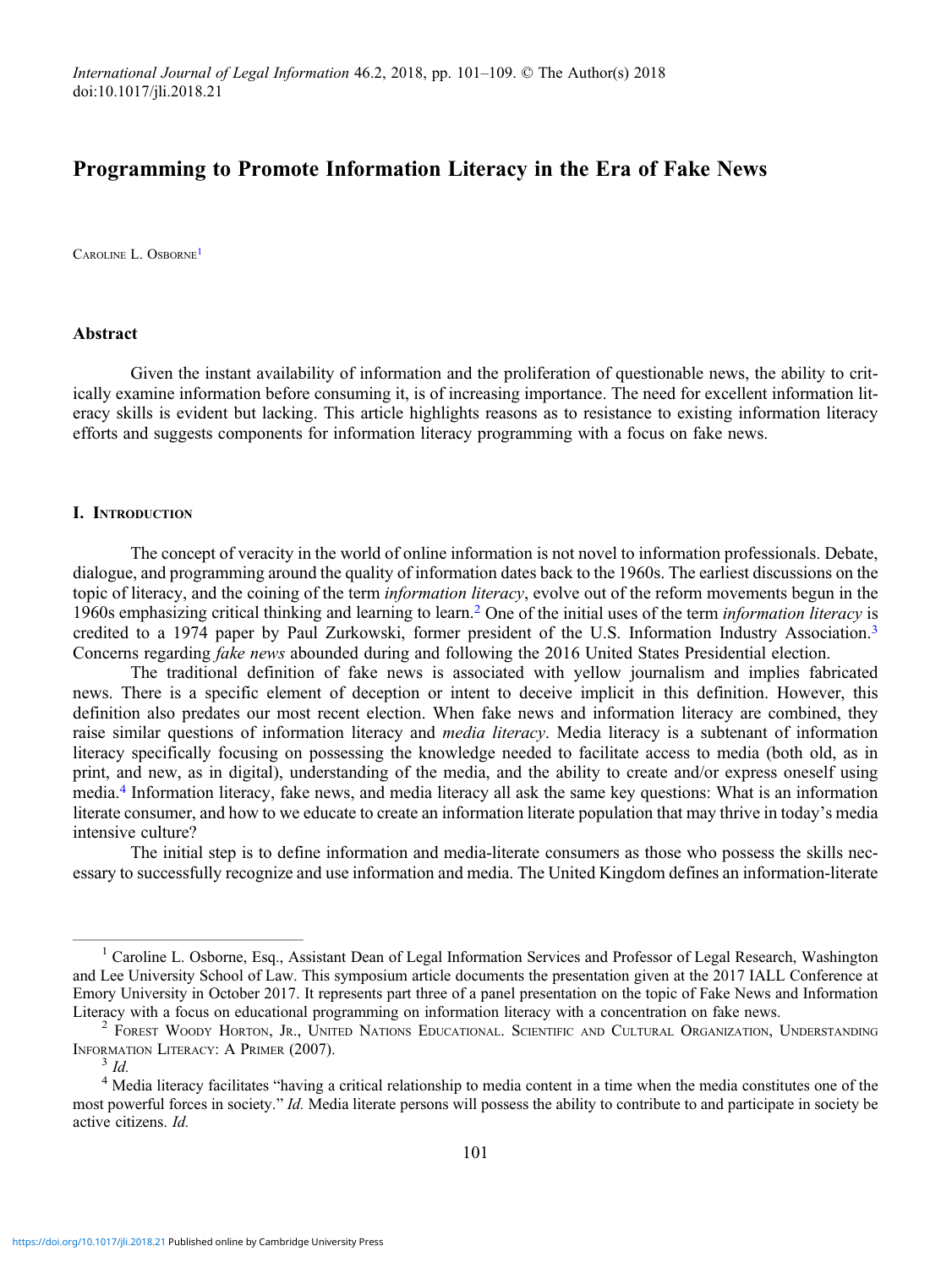consumer as one with the ability to choose and use communication products effectively.<sup>5</sup> The Medical Library Association defines "health information literacy" as the set of abilities needed to recognize a health information need, identify likely information sources and use them to retrieve relevant information, assess the quality of information and its applicability to a specific situation, and analyze, understand, and use information to make good health decisions.<sup>6</sup> One suggestion for a working definition of an information- and media-literate consumer is one who possesses the skills to find and evaluate information as fit for a specific need, distinguishes reliable from unreliable sources, and recognizes satire, hoaxes, and propaganda as differing forms of information fit for specific purposes and uses.

Building on the definition of an information literate consumer, this article addresses two specific points in broader discussion of the education of consumers to be information literate in the era of fake news. The first point addresses the seeming disconnects with existing education efforts, with a focus on the existing impasse between current educational efforts and the creation of information-literate consumers. The second point addresses information literacy programming in 2018 with a specific look at the elements an effective information literacy program with a concentration on news and media literacy should include.

# II. THE EDUCATIONAL IMPASSE AND AN INFORMATION-LITERATE PUBLIC

Dialogue concerning the ability to find and effectively use information and related programing is neither novel nor rare. The academic community has long recognized the power of knowledge and the need to equip the population of the information age to effectively employ information.<sup>7</sup> The elephant in the room is why information literacy is lacking in spite of existing educational efforts? Five logical points of impasse stand between information literacy and an information-literate public. They are:

- 1. An attention deficit regarding need to be information literate (the "Attention Deficit").
- 2. An awareness deficit of the need to examine and read critically the information one consumes.
- 3. The existence of a confirmation bias in regards to information consumed.
- 4. The increasing sophistication of the business model for fake news or inferior information.
- 5. A fundamental change in how we acquire information.

If the goal is to create an information-literate public that possesses the skill to evaluate information for authenticity and fit prior to use, then one must address the points of impasse.

### A. Attention Deficit

In 2000, the Association of College and Research Libraries (ACRL) defined information literacy as "a set of abilities requiring individuals to recognize when information is needed and have the ability to locate, evaluate, and use effectively the needed information."<sup>8</sup> Despite the recognized importance of the skill, satisfaction with the mastery of the skill continues to be elusive. This prompts the question of how does one attract the attention of those who need information literacy education the most? Raising awareness to the need is critical to breaching the impasse. Consider a United Kingdom statistic that reveals 3.2 million adults fall victim to deceptive, unsolicited mailings, phone calls, or email.<sup>9</sup> The overwhelming suggestion is that an information literate public is lacking despite ongoing librarian and other educational efforts.<sup>10</sup> This conclusion leads to the question of why education efforts of the past failed to create an information literate public? An absence of attention by the consumer to the quality of the information consumed and a need to confirm the veracity of information are pieces to the answer to this question.

<sup>&</sup>lt;sup>5</sup> Colette Bowe, *What is Consumer Literacy and Why Does It Matter?* (Feb. 2007) <http://www.ofcomsunsumerpanel.org.uk>.<br><sup>6</sup> Jean P. Shipman, Sabrina Kurtz-Rossi & Carla J. Funk, *The Health Information Literacy Research P* LIBR. Assoc. 293, 293–94 (2009).<br><sup>7</sup> Michelle Hale Williams & Jocelyn Jones Evans, *Factors in Information Literacy Education*, 4 J. OF POL. Sci. EDUC. 116,

<sup>116 (2008).</sup>

 $id.$ 

<sup>&</sup>lt;sup>9</sup> Bowe, *supra* note 5.

 $10 \; Id.$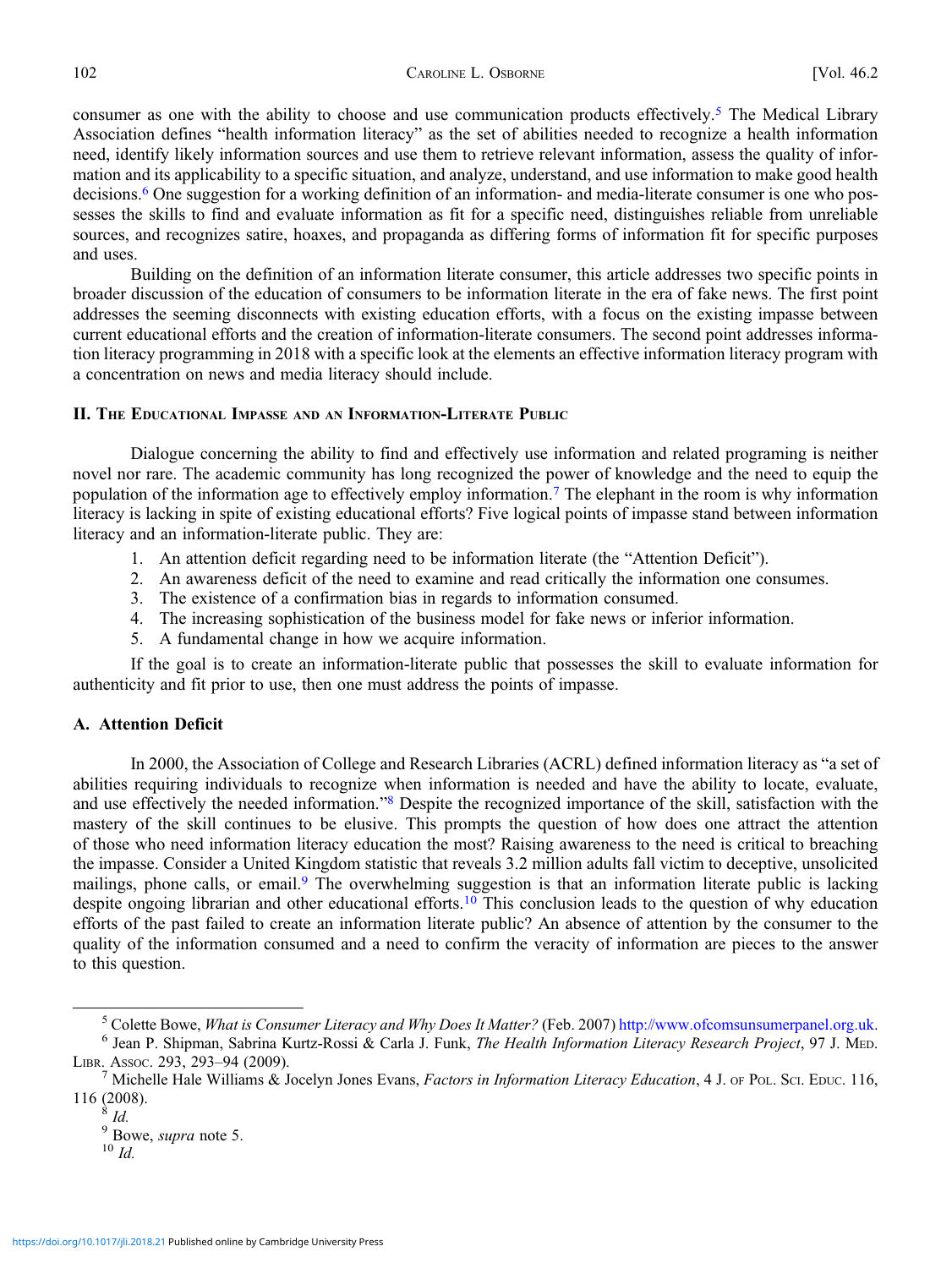# B. Awareness Deficit in the Critical Consumption of Information

Once there is attention to the need to be information literate, the next impasse is acceptance of the need to examine and read critically information prior to use. The Robert R. McCormick Foundation at Stanford studied young persons' ability to reason about information derived from the internet and described it as "bleak."<sup>11</sup> One particular finding stated that when evaluating information that flows through social media, youth are easily duped.<sup>12</sup> Where once people relied on publishers, editors, and subject-matter experts to vet information, in the era of the unregulated internet all bets are off.<sup>13</sup> Knowing that one must pay attention to the quality of information is but one part of raising awareness. All too often we grab information because it is convenient or we believe it comes from a trusted source. Raising the awareness of the need to examine information, even information that we believe is of a good quality, is key. Habituation of the consumer to examine information critically prior to acceptance is the goal.

# C. Confirmation Bias and the Filter Bubble

People like stories that reinforce their world-view, making them more likely to accept or buy into information that fits their preconceived views.<sup>14</sup> Confirmation bias makes one less likely to challenge the information found and more accepting of information as it fits.<sup>15</sup> We may be aware that we need to verify information and understand that we need to pay attention to the source and quality of the information we consume, but humans are, well, human, and like to accept information that fits with their conception of the world. More troubling is, in an era where the trust filters of editors and publishers are vanishing, the information consumer increasingly relies on friends and family. This factor exacerbates the confirmation bias. If Mom, Dad, or best friend tells us it is so, then it must be so.

The filter bubble compounds the impact of confirmation bias. The filter bubble is a phenomenon of the personalized search engine functions of search engines like Google and products such as Facebook.<sup>16</sup> It is an artifact of technology and the algorithms a web site employs to push information to the visitor.<sup>17</sup> The goal of the algorithm is to select and push information to the visitor that it believes the visitor will favor based on prior behavior. The impact of this is intellectual isolation due to an echo chamber that feeds the visitor a diet of information screened to eliminate competing voices.18

When confirmation bias and the impact of the filter bubble combine, the result is easy and natural acceptance of information that fits our view of the world and is whitewashed for dissent. The corollary is that one adopts new trust indicators and must be pushed to critically examine that which one is naturally inclined to accept. This presents a significant challenge to overcome when one encounters a falsehood, especially a well-constructed falsehood.

### D. Sophisticated Business Model

The business model surrounding the fake news industry is increasingly sophisticated resulting in a need for greater skills in detecting poor information. The business of fake news is lucrative, directly linking revenue with advertising and clicks and creating revenue of as much as \$30,000 per month.<sup>19</sup> As a key motivation is to make

<sup>&</sup>lt;sup>11</sup> Sam Weinberg et al., Stanford History Education Group, Evaluating Information: The Cornerstone of Civic Online Reasoning: Executive Summary (Nov. 22, 2016) [https://www.purl.stanford.edu/fv751yt5934.](http://www.purl.stanford.edu/fv751yt5934)<br><sup>12</sup> Id.

 $\frac{13}{1}$ 

<sup>&</sup>lt;sup>14</sup> Interview by Christina Pazzanese with Cass Sunstein, Harvard Law School, MA (Mar. 24, 2017).

 $15$  *Id.* 

<sup>&</sup>lt;sup>16</sup> Kalev Leetaru, *Why 2017 Was the Year of the Filter Bubble*? FORBES (Dec. 18, 2017) [https://www.forbes.com/sites/kalev](https://www.forbes.com/sites/kalevleetaru/2017/2018/why-was-2017-the-year-of-the-filter-bubble/26146572746b)[leetaru/2017/2018/why-was-2017-the-year-of-the-filter-bubble/26146572746b](https://www.forbes.com/sites/kalevleetaru/2017/2018/why-was-2017-the-year-of-the-filter-bubble/26146572746b).<br><sup>17</sup> Filter Bubble, TECHOPEDIA.COM (March 21, 2018 at 3:57 PM) <http://techopedia.com>.<br><sup>18</sup> Id.

<sup>&</sup>lt;sup>19</sup> Laura Sydell, We Tracked Down a Fake-News Creator in the Suburbs. Here's What We Learned, NPR All Things Considered (Nov. 23, 2016) [http://www.npr.org/sections/alltechconsidered/2016/1/23/503146770/npr-rinds-the-head-of-a](http://www.npr.org/sections/alltechconsidered/2016/1/23/503146770/npr-rinds-the-head-of-a-covret-fake-news-operation-in-the-suburbs)[covret-fake-news-operation-in-the-suburbs](http://www.npr.org/sections/alltechconsidered/2016/1/23/503146770/npr-rinds-the-head-of-a-covret-fake-news-operation-in-the-suburbs)). See also, Andrew Higgins, Mike McIntire & Gabriel J.S. Dance, *Inside a Fake* News Sausage Factory: 'This is All About Income', N.Y. TIMES (Nov. 25, 2016) <http://nytimes/2go46P0>.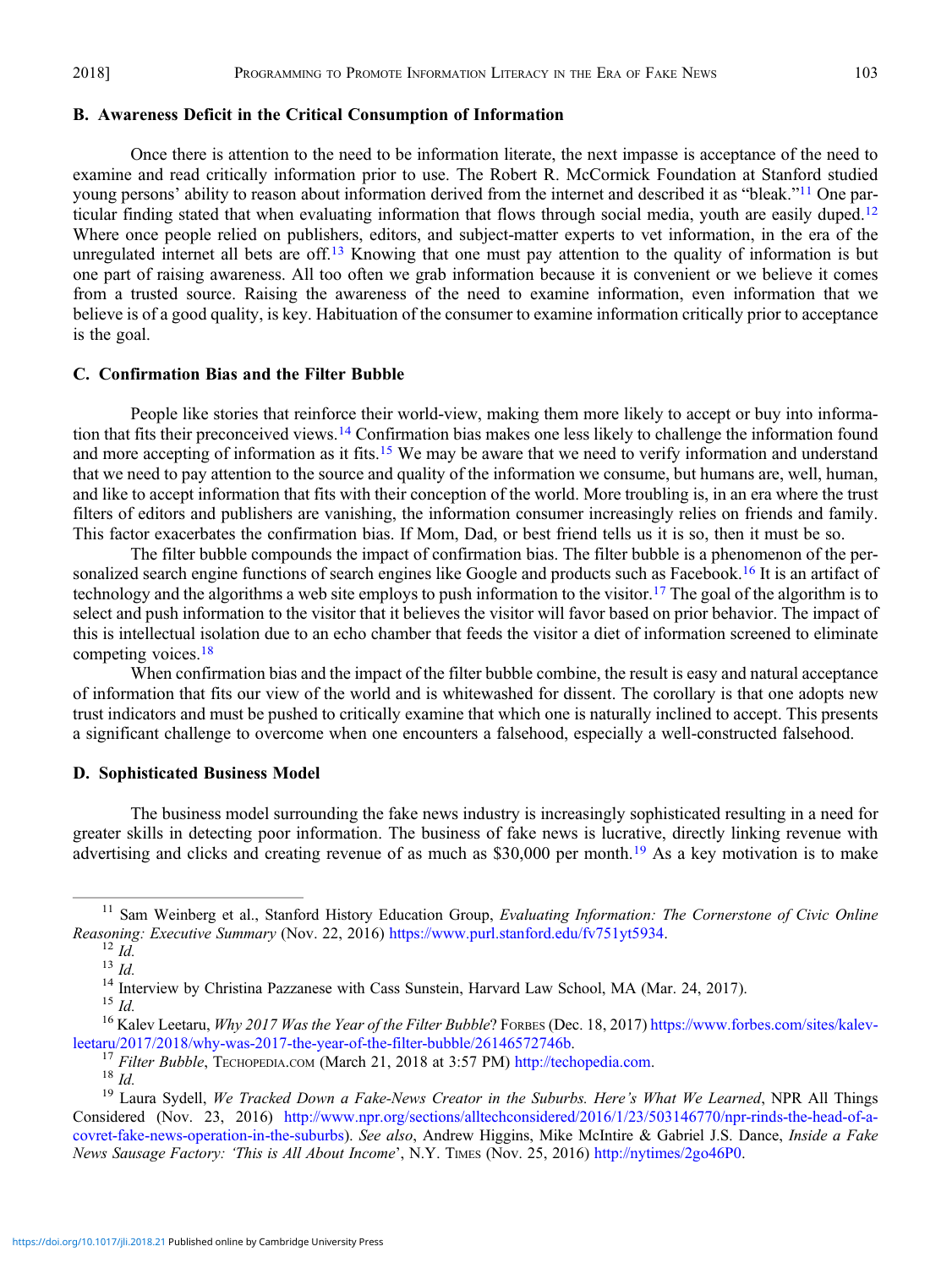money and attract viewers to the site, this, in turn, leads to sophisticated webpages designed to be believable to the audience and entice one to click. The more believable the page the more likely the consumer is to accept what he or she finds as good information with minimal resistance or critical analysis. The end result is a sea of information that appears to be truthful but is deceptive. Excellent skills are required to protect the consumer of the information from the deception.

#### E. The Impact of the Web and Social Media on the Acquisition of Information

The impact of the web and social media on how and where we consume information is another impasse to identifying false information. According to a 2016 Pew Research Center study, 62% of adults obtain their news from a social media platform.<sup>20</sup> By comparison, that same number was 49% in 2014.21 Instead of the local or national paper or the nightly news broadcast from ABC, NBC, or CBS, 66% get their news from Facebook, 59% from Twitter, and 70% from Reddit.<sup>22</sup> Gone is the intermediary responsible for fact checking. When confirmation bias is added to the equation, the concern becomes even greater. Who is checking the veracity of the information?

Consider the design of a smart phone. Manufacturers such as Apple design their devices to grab your attention.<sup>23</sup> One statistic from Apple suggests that users look at their phone eighty times a day.<sup>24</sup> The device is useful and has an unprecedented hold on our attention.

Perhaps of even greater concern, is how the allure of the device impacts the manner in which our brain processes information. In a UC San Diego study, the ability to interpret and solve an unfamiliar problem was tested.<sup>25</sup> Those with proximity to a device performed the worst.<sup>26</sup> The conclusion of the study was that integration of the phone into daily life was a brain drain that could diminish learning, logical reasoning, abstract thought, problem solving, and creativity.<sup>27</sup> Our brains are dependent upon technology. Instead of remembering a phone number we reach for the phone. In lieu of maps for directions we rely on GPS technology. There is little need to commit information to memory when the device with Google is at hand. We are leaving remembering to technology, which impacts our thinking. Our reliance on the device is diminishing the rich intellectual associations that form the essence of personal knowledge and give rise to critical and conceptual thinking.<sup>28</sup> This has the significant and long-term impact of diminishing our critical reasoning skills.<sup>29</sup> When we constrict our capacity for reasoning and recall or transfer those skills to a gadget, we sacrifice our ability to turn information into knowledge. We get the data but lose the meaning.

Also, we are creating a gullibility crisis. The gullibility crisis is acerbated by our habit of acquiring our news and information directly from the internet in the absence of any filters for accuracy. When one combines the fact that the business model for fake news is increasingly sophisticated and lucrative and the public increasing lacks the skill to distinguish good information from bad, the result is an environment in which people are all too quick to accept lies and half-truths consumed from social media. Credit for this goes, in part, to the device, which has sapped the power of discernment. People will believe anything the phone tells them.

### III. DESIGNING AN EFFECTIVE INFORMATION LITERACY PROGRAM WITH A NEWS FOCUS

#### A. The Components

Acknowledging the impasse to educational efforts, the looming question is how to design an effective literacy program. Basic elements of any effective program include: source evaluation, recognition of opinion and

 $26$  Id.  $^{27}$  Id.

 $^{29}$  Id.

<sup>&</sup>lt;sup>20</sup> JEFFREY GOTTFRIED & ELISA SHEARER, PEW RESEARCH CENTER, News Use Across Social Media Platforms 2016 (2016).

 $21$  Id. (the 2014 question was worded in a slightly different manner to focus on seeing versus getting).

 $^{22}$  *Id.* 

<sup>&</sup>lt;sup>23</sup> Nicholas Carr, How Smartphones Hijack our Minds, WALL ST. J. (Oct. 10, 2017).

 $\begin{array}{c} \n ^{24} \ \text{Id.} \\ \n ^{25} \ \text{Id.} \n \end{array}$ 

<sup>28</sup> Id.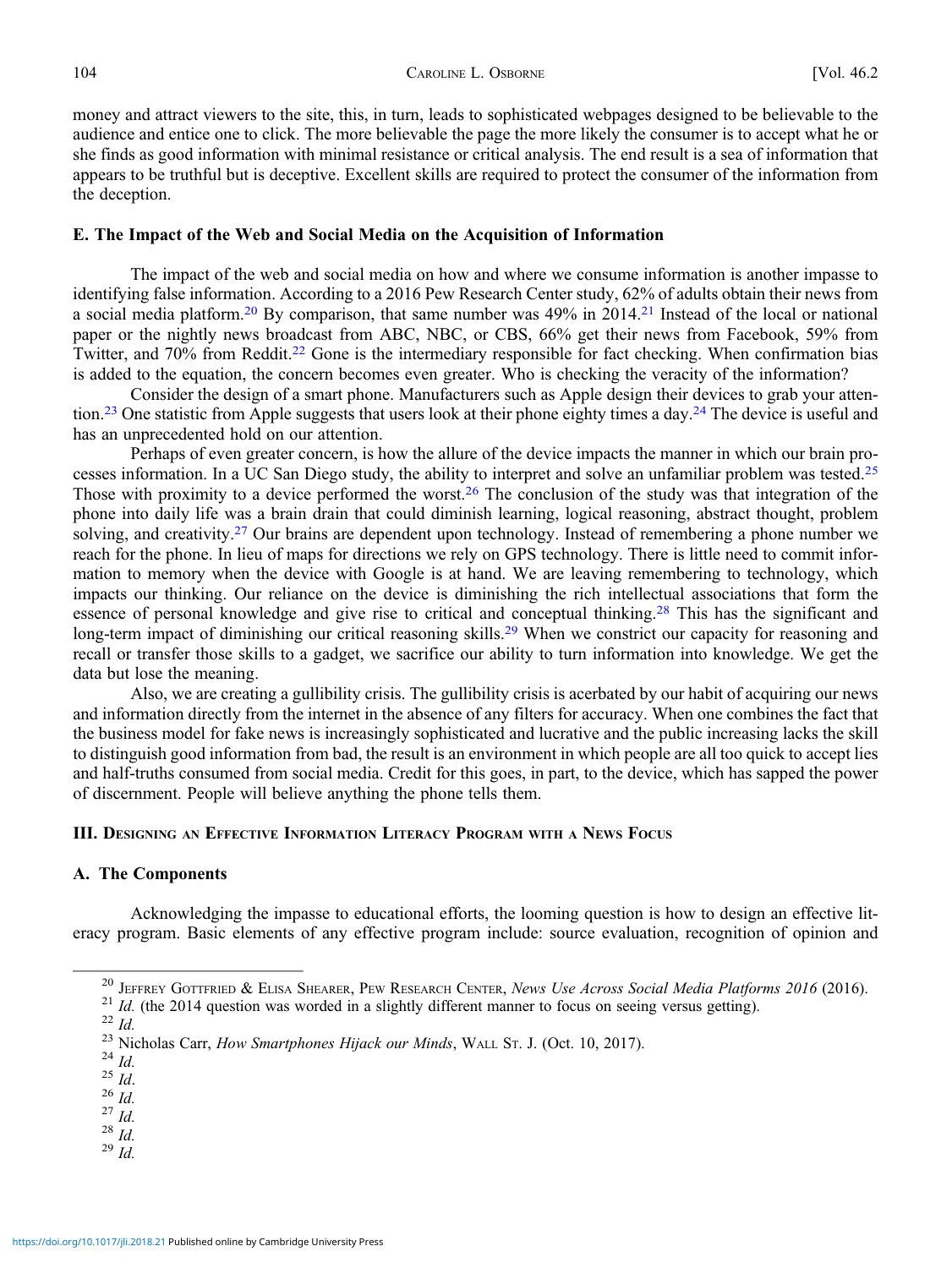bias, veracity of the claims, and a discussion of tools to assist in determining veracity, currency, and expertise and identity of the author. These are the common themes of any information literacy program. Designing a program to provide information consumers with the skills to critique news requires additional components focused on news. A program focused on finding, critiquing, and using news stories must include the additional elements of:

- 1. defining fake news;
- 2. addressing the role of social media in the consumption of news which includes the spreading of news; and
- 3. drawing distinctions among, straight news, opinion pieces, news satire, news parody, fabrication of news and manipulation of news and misappropriation.

These elements are must additions, but the program designer may determine that the skill of recognizing propaganda and advertising is also worthy of inclusion.

Defining fake news should be done at the start of any program. As suggested in the Introduction to this article, fake news is not new. Instances of fake news date back to the invention of the printing press, if not before, and are traditionally associated with yellow journalism.<sup>30</sup> It is important to update this definition for 2018 given the prevalence of the use of the term in today's discourse and the fact that the term is something of a buzzword. A traditional definition of the term might be "news articles that are intentionally and verifiably fake, and could mislead readers."<sup>31</sup> An updated definition might broaden the definition to address use of the term as a means of discrediting critical reporting of otherwise accurate news stories.<sup>32</sup> Traditionally, a good-faith error on the part of a journalist is not credited as creating a false narrative or fake news piece, especially when the error is acknowledged and corrected; however, in today's hyper-sensitive news culture, such inaccuracies are often credited as fake news.<sup>33</sup>

Creating a common definition at the start of any program is critical to promote thought and engage the audience in the discussion. In a program where we discuss the concept of confirmation bias and challenge people to critically read stories that complement their own world-view, it is important to create that common ground. Is a story with an innocent error false? Is intent to deceive a required element? Where is the line between the outrageous and deliberately misleading and the innocent? What is outrageous? Discussion around creating a common definition serves to begin to open the minds of the audience and engage them in a meaningful manner. One must distinguish bad news from fake news. Bad news is the result of poorly researched, error filled, and simply shoddy reporting. It is distinct from fake news, as bad news is the result of poor quality and inferior work. Fake news has the specific element of deception or intent to mislead included. Both bad and fake news should be dismissed by the information literate consumer but for different reasons.<sup>34</sup>

Acquisition of information and news, specifically, has fundamentally changed. Where news was once obtained from a local, regional, or national paper that employed trusted journalists and editors or from the nightly network newscast, social media, and Facebook, in particular, are today's frequent sources of news stories. Building an understanding of the need to seek out the original source of the news item to determine its veracity even when the item appears on the Facebook page of a trusted friend, mentor, or family member is key.

This is also an excellent time to discuss the concept of confirmation bias and the filter bubble. We like to read stories that reinforce our view of the world and what is better than when a trusted friend or family member directs you to the news item? Their *endorsement* serves to make the item trustworthy even if it is not. This is problematic in today's media culture where (1) parody, opinion, and satire are easily and often confused and we have infotainment, (2) the traditional fact checkers of the news editor and publisher are missing from the equation or considered to be disreputable based on the political climate, and (3) we live in a culture of instant gratification and want what we want when we want it. People are acculturated to accept an answer, any answer, and not look for a good answer.

What is satire? What is parody? What does it mean to misappropriate? What is an opinion? What do we mean by manipulation? Education to recognize these in the context of news is the next fundamental element of a program. Have you ever stood around the water cooler and heard a discussion of the prior evening's The Daily

 $30$  Joanna M. Burkhardt, *History of Fake News*, 53 LIBR. TECH. REP. 5 (2017).

<sup>&</sup>lt;sup>31</sup> Hunt Allcott & Matthew Gentzkow, Social Media and Fake News in the 2016 Election, 31 J. or Econ. PERSP. 211 (2017).

<sup>&</sup>lt;sup>32</sup> Edson C. Tandoc Jr., Zheng Wei Lim & Richard Ling, Defining "Fake News", 6 DIGITAL JOURNALISM 137, 138 (2018).  $33$  Id.

<sup>&</sup>lt;sup>34</sup> Eugene Kiley & Lori Robertson, *How to Spot Fake News*, THE WIRE (Nov. 18, 2016) [http://www.factcheckorg/2016/11/](http://www.factcheckorg/2016/11/how-to-spot-fake-news) [how-to-spot-fake-news](http://www.factcheckorg/2016/11/how-to-spot-fake-news).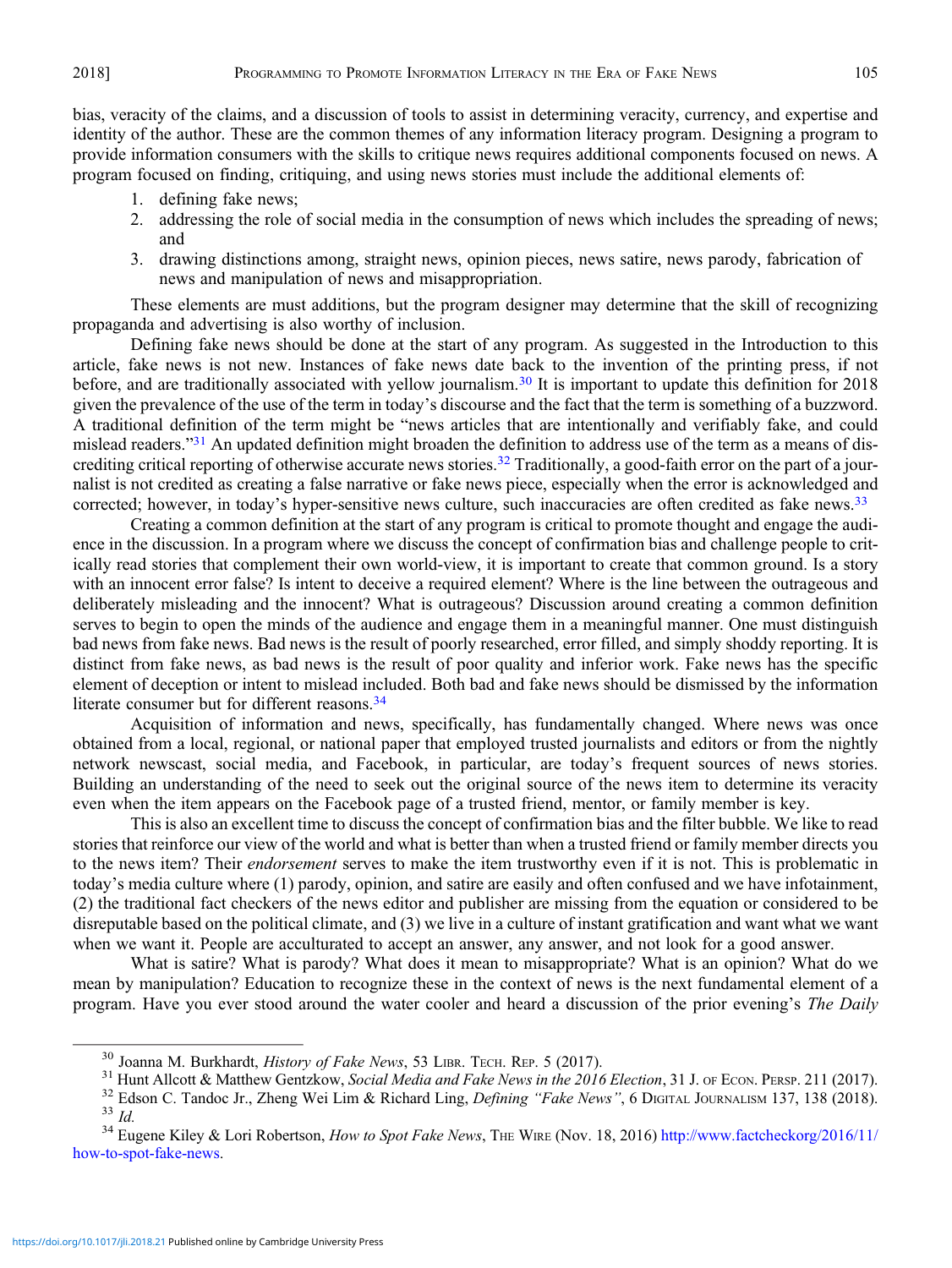Show discussed as a factual news event? Discussion of current events is a natural for late-night television and comedy, but drawing the distinction between entertainment and news is critical. Infotainment is not your trusted news source, no matter how much you love the host or how funny the host is. Providing examples of satire, parody, misappropriation, and opinion journalism and distinguishing them in the context of news, entertainment, and fake news builds the set of critical reasoning skills needed to facilitate an information-literate consumer.

If there is additional time allotted in your program, consider a discussion of advertising, propaganda, and public relations. Propaganda and advertisement, clearly, are not news but they regularly employ elements that are easily confused in today's presentation of news. Even excellent news sources publish a mixture of pieces from strong political pieces to silly quizzes. This mixed presentation makes it difficult for the less savvy to gauge the authority of a piece. Given that a news site may include paid advertising that is styled as a story rather than an advertisement the unsophisticated consumer may be easily confused. Information is often opaque and easily conflated with things that masquerade as news. Propaganda by its nature is likely to employ deceptive elements designed to confuse. Find a popular news site and engage the audience with classifying the different information pieces as a means of building the critical reasoning skills needed to distinguish among straight news and advertisement.

# B. The Journalists

Journalism shares the burden and desire of creating an information-literate public and journalists are the news experts. Like information professionals, journalists share a deep commitment to verified sources and reliable information. These similar and shared values for reliable information make journalism an excellent partner in the quest for developing literacy skills. Borrow from journalism those things that the field does well: content or source evaluation, education of perspective and bias, original sourcing and ethics.

Evaluate the substance of the article. Design your program to build the skill of critical reading. Teach consumers to examine the substance of the piece for hallmarks of quality rather than superficial characteristics such as professional appearance of the site or domain name. Persons who rely on the superficial rather than the actual content are more likely to miss a piece of satire or a partisan opinion piece absent a critical read of the content. Borrow from the journalist and outline those elements that are hallmarks of a quality news story. Items such as the sourcing and crediting of the facts in a story, the tone of a story – is the tone neutral or intended to persuade – are all the facts sourced in the story, was the story reported in a timely fashion, is the story balanced and does it present as fair?<sup>35</sup> Does the story incite your passion? Is it too good or outrageous to be true?

Differentiating between perspective and bias is another tenant we may borrow from journalism. Writing from a point of view is not the same as cherry-picking facts and twisting a story unfairly.<sup>36</sup> Read with an open mind. Distinguish between editorials, opinions, and commentaries intended to be argumentative and express a strong opinion and news stories that should not. Good journalism does not mix the two, which suggests if the two are mixed, the piece fails to be good journalism.

The profession of journalism requires reporters to be thorough and dig deep to the original source. Again, we should borrow this trait from our colleagues. Programming should stress finding the original source of the story. Discuss how stories are published and syndicated. Examine the practice of harvesting and repackaging of a story without additional research. Emphasize that this practice is not unusual. Caution the consumer to consider the distance between the original reporting with the wariness that the greater the distance the greater the chance for corruption of the original story.

Borrow from the Journalist Code of Ethics. Specifically, did the author verify the facts. Is the story overly simplified or sensationalized? Is the headline even. How are anonymous sources used? The Society of Professional Journalist was originally founded in 1909 for the purpose of improving and protecting journalism.<sup>37</sup> The SPJ Code of Ethics is a statement of four "abiding principles": (1) seek truth and report it, (2) minimize harm, (3) act independently, and (4) be accountable and transparent.<sup>38</sup> Each principle is supplemented by additional explanatory

 $^{35}$  Reporting and Writing Basics (March 21, 2018, 2:00 PM) <http://www.handbook.reuters.com> .  $^{36}$   $_{\rm Id}$ 

 $^{37}$  Society of Professional Journalists, *SPJ Code of Ethics* (March 20, 2018, 3:20 PM) <http://www.spj.org>.  $^{38}$  *Id.*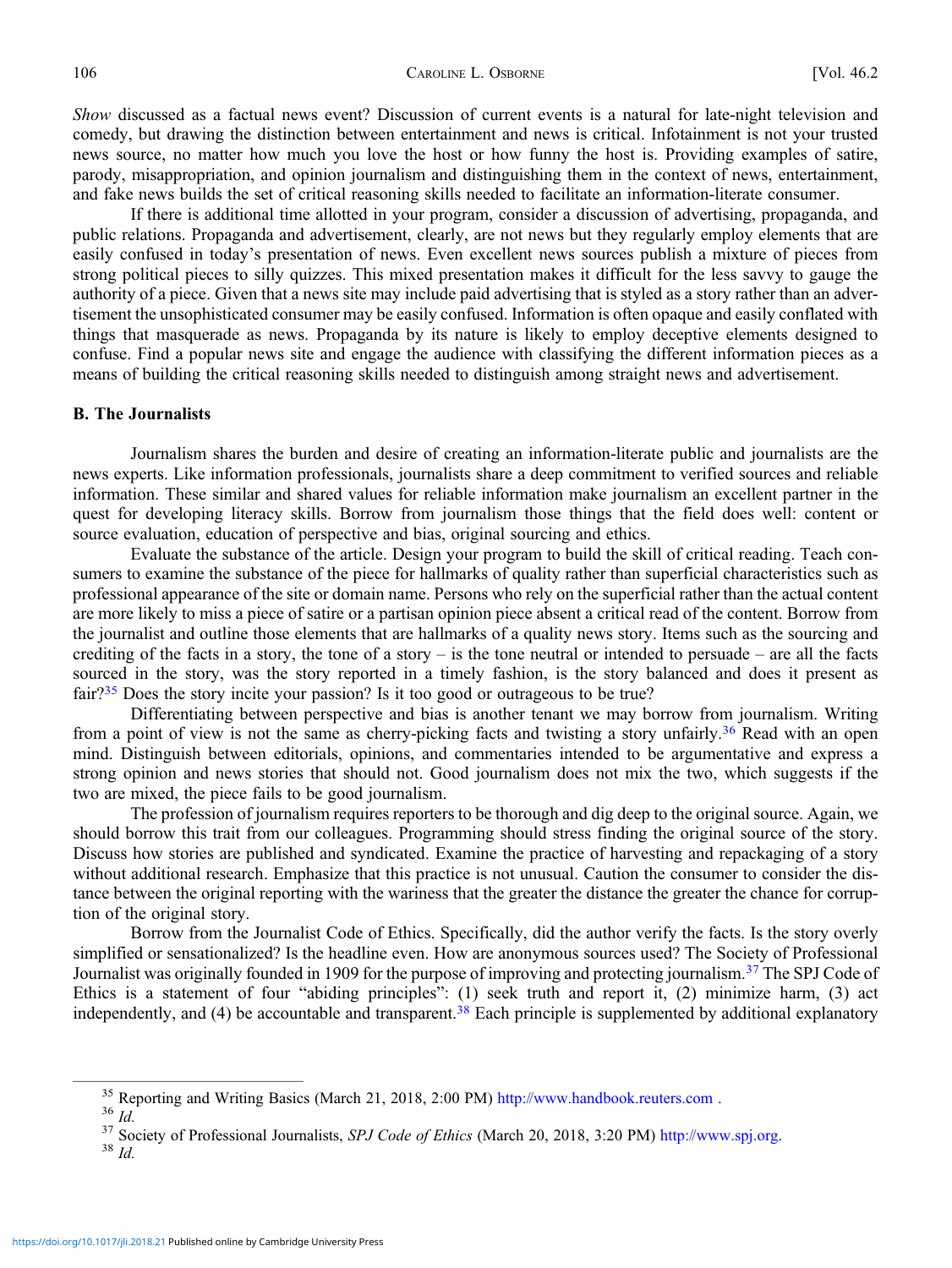material.<sup>39</sup> Consider the statements of accepting responsibility for the accuracy of their work, the duty to verify information prior to release, and the duty of care to not misrepresent or oversimplify a story. Also, charge the consumer to identify sources clearly to permit the public to responsibly judge the content of the article. These are all indicia of an ethical story, responsible journalism, and indicia of content with a high degree of trust. If a story is lacking then the absence of such indicia should indicate concern over reliance and use of the content.

Educate the consumer to reverse engineer the story. If the consumer understands how a quality story is put together then they have the skill set to challenge and dissect the suspicious. This critical analysis is what serves to make a consumer information literate.

# C. Association of College and Research Libraries ("ACRL") and American Association of Law Libraries ("AALL")

Both ACRL and AALL are leaders in the discussion of information literacy. Significantly, together they define information literacy, legal information literacy, and the skill set an information literate person should possess. ACRL denotes six essential skills that define an information-literate person. They are:

- 1. The ability to determine the extent of the information needed
- 2. The ability to access needed information effectively and efficiently
- 3. The skill to evaluate information and its source critically
- 4. The ability to incorporate selected information into one's knowledge base
- 5. The skill of using information effectively to accomplish a specific purpose
- 6. Understanding the economic, legal, and social issues surrounding the use of information and access and use information ethically and legally.<sup>40</sup>

AALL denotes five principles for research competency. They are:

- 1. Possess foundational knowledge of the legal system and legal information sources
- 2. Gathers information through effective and efficient research strategies
- 3. Critically evaluates information
- 4. Applies information effectively to resolve a specific issue or need
- 5. Distinguishes between ethical and unethical uses of information. <sup>41</sup>

Incorporate, as appropriate, these skills into your program. Use these skills and principles to assist you in developing goals and learning outcomes. Then assess the effectiveness of the program by engaging the audience to evaluate information using these skills.

# D. Consult the Experts—Existing Programs

Avoid reinventing the wheel. Look for and discover programming that exists on this topic. Evaluate it for your intended purpose and audience, and then borrow what fits. A simple Google search reveals any number of LibGuides and information literacy programs. Are you seeking resources on the basics of information literacy or a more granular version of the topic such as media literacy? On the specific topic of media literacy and/or fake news consider the following by no means exhaustive list:

- 1. ALA Post Truth: Fake News and A New Era of Information Literacy<sup>42</sup>
- 2. Librarian Fights Fake News with Information Literacy<sup>43</sup>

<sup>39</sup> Id.

<sup>&</sup>lt;sup>40</sup> ASSOCIATION OF COLLEGE AND RESEARCH LIBRARIES, Standards Committee, Information Literacy Competency Standards for<br>Higher Education, http://www.ala.org.

<sup>&</sup>lt;sup>41</sup> AMERICAN ASSOCIATION OF LAW LIBRARIES, Principles and Standards for Legal Research Competencies (2013).

<sup>&</sup>lt;sup>42</sup> American Library Association, *Post-Truth: Fake News and a New Era of Information Literacy* (Jan. 6, 2017) [http://www.](http://www.ala.org/tools/programming/post-truth-fake-news-and-new-era-information-literacy)<br>ala.org/tools/programming/post-truth-fake-news-and-new-era-information-literacy.

 $^{43}$  Ben Bugajski, *Librarian Fights Fake News With Information Literacy* (Dec. 11, 2017) <https://www>. Record.umich.edu.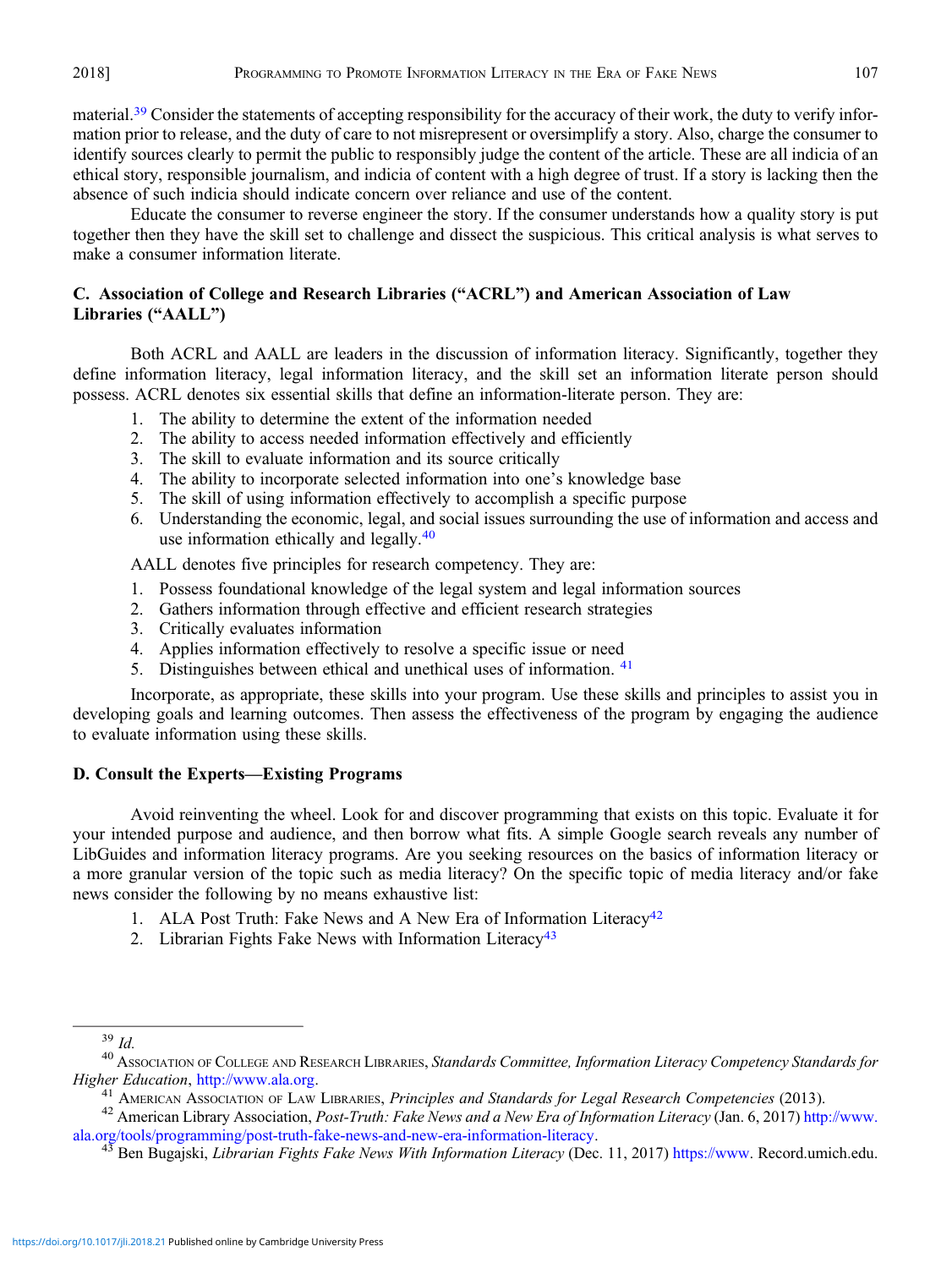- 3. Information Literacy in an Era of Alternative Facts & Fake News <sup>44</sup>
- 4. Information Literacy  $&$  Fake News<sup>45</sup>
- 5. Fake News, Indiana University East<sup>46</sup>
- 6. News Sources, University of Michigan Library and <sup>47</sup>
- 7. Fake News, University of Virginia Library.<sup>48</sup>

Look for programming that addresses critical examination of source and content identification, finding information that fits the intended purpose in addition to the tried and true questions related to evaluation of any information for currency, expertise of the author, and accuracy. Examine programming for assessment of the skill. Consider how to update or tweak a portion of an existing program for the program you are designing. Features such as:

- 1. Upstream searching
- 2. News syndication and how content goes viral
- 3. Read laterally $49$
- 4. Use of journal impact factor as indicia of quality
- 5. Tools such as the Wayback Machine and the Internet Archive to track down original sources.

Look for programming that discusses what makes a news story false. Consider programming elements such as: inability to verify the claim made, stories that appeal to your emotions, lack of author expertise, and claims that cannot be replicated or supported independently or include inaccurate or false or non-existent citations. What skills does your audience require to "Fact Check Like a Pro"? Variations on this theme may be discussions on credentials, bias, and currency. Your goal is to educate a consumer to judge critically for fit, purpose, and veracity any piece of information they intend to use.

# E. Tools for the Consumer

Give your audience the tools they need to be successful in critically examining information. Include in your presentation information on FactCheck.org, Snopes.com, Washington Post Fact Checker, Politifact, Hoax-Slayer. net, and NPR Fact-Check. This list is not intended to be exhaustive, nor does one have to present on each tool listed. Rather, this is an illustrative list of the types of tools that are available and that a consumer of news might use in ascertaining the quality of the work.

Each of these organizations/tools is unique but generally serves the goal of verifying the facts in the media discourse and as represented on the internet. Presenting several gives the user the ability to select the best tool based on the information. For example, Hoax-Slayer's focus is to debunk spam and internet hoaxes. Snopes began in 1994 with the intent of debunking urban legends. In contrast, Fact Check.org, Politifact, NPR Fact Check, and Washington Post Fact Check look at current news events. If the piece is international rather than domestic, different tools may be best suited to the inquiry. FACT Can and TrudeauMetre focus on Canadian issues, El Poligrafo, and The Hound address Mexico. Guardian Realty Check and BBC Reality Check are excellent tools for pieces generated in the United Kingdom. The focus, again, is selecting the appropriate tool for the specific query. Present a range of tools to enable the consumer to select the tool best suited to fact check their particular story. For example, CNN Caught Staging a Fake News Video ran rampant following the 2017 June London attacks. A simple internet search reveals that Snopes is on the case and disproves the claim that CNN is making rather than reporting the news.<sup>50</sup>

<sup>&</sup>lt;sup>44</sup> Temple University Library, *Information Literacy in an Era of Alternative Facts & Fake News*, [https://www.guides.](https://www.guides.temple.edu) [temple.edu](https://www.guides.temple.edu).<br><sup>45</sup> Kentucky Virtual Library, *Information Literacy & Fake News*, [https://www.](https://www) KYVL.org<br><sup>46</sup> Indiana University East, *Fake News*, http://www.iue.libguide.com.

<sup>&</sup>lt;sup>47</sup> University of Michigan Library, *News Sources*, <https://www.University> of Michigan Library at [http://guides.lib.umich.](http://guides.lib.umich.edu/c.php?g=283063&p=447174)<br>edu/c.php?g=283063&p=447174.<br><sup>48</sup> University of Virginia Library, *Eake Naws, https://guides.lib.* 

<sup>&</sup>lt;sup>48</sup> University of Virginia Library, *Fake News*, [https://guides.lib.virginia.edu/c.php?g=600315&p=4156721.](https://guides.lib.virginia.edu/c.php?g=600315&p=4156721)<br><sup>49</sup> When using the web to locate information, reading laterally is the practice of investigating what other web a page as an indicia of authority and reliability. What "Reading Laterally" Means, [https://webliteracy.pressbooks.com/chapter/](https://webliteracy.pressbooks.com/chapter/what-reading-laterally-means/) [what-reading-laterally-means/](https://webliteracy.pressbooks.com/chapter/what-reading-laterally-means/) (last visited March 21, 2018 at 7:59 AM).

<sup>&</sup>lt;sup>50</sup> CNN Staged Muslim Protest Attack? Pundits and Conspiracy Theorists Claimed that CNN Staged a Demonstration in London Involving Muslims After a June 2017 Attack, <https://Snopes.com> (last visited March 21, 2018).